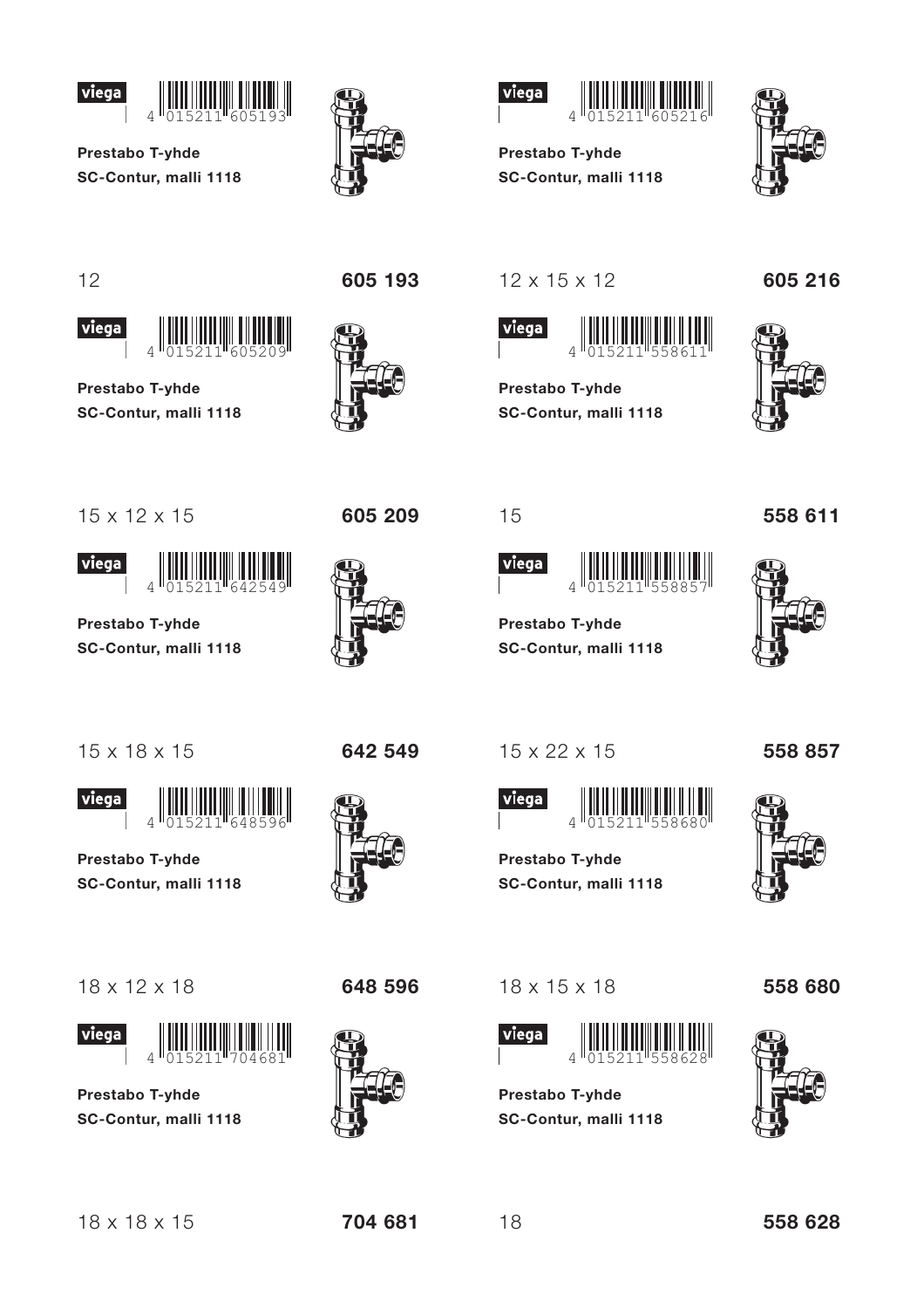



 $\overline{A}$ 



558 864



**Prestabo T-vhde** SC-Contur, malli 1118



18 x 22 x 18





Prestabo T-yhde SC-Contur, malli 1118

 $\Delta$ 



22 x 15 x 15

642 617





Prestabo T-yhde SC-Contur, malli 1118





Prestabo T-yhde SC-Contur, malli 1118





Prestabo T-yhde SC-Contur, malli 1118



642 648



22 x 12 x 22



Prestabo T-yhde SC-Contur, malli 1118



648 602



22 x 15 x 22



Prestabo T-vhde SC-Contur, malli 1118



558 697

22 x 18 x 22

viega

558 703



Prestabo T-yhde SC-Contur, malli 1118



22

viega  $\Delta$ 



**Prestabo T-yhde** SC-Contur, malli 1118



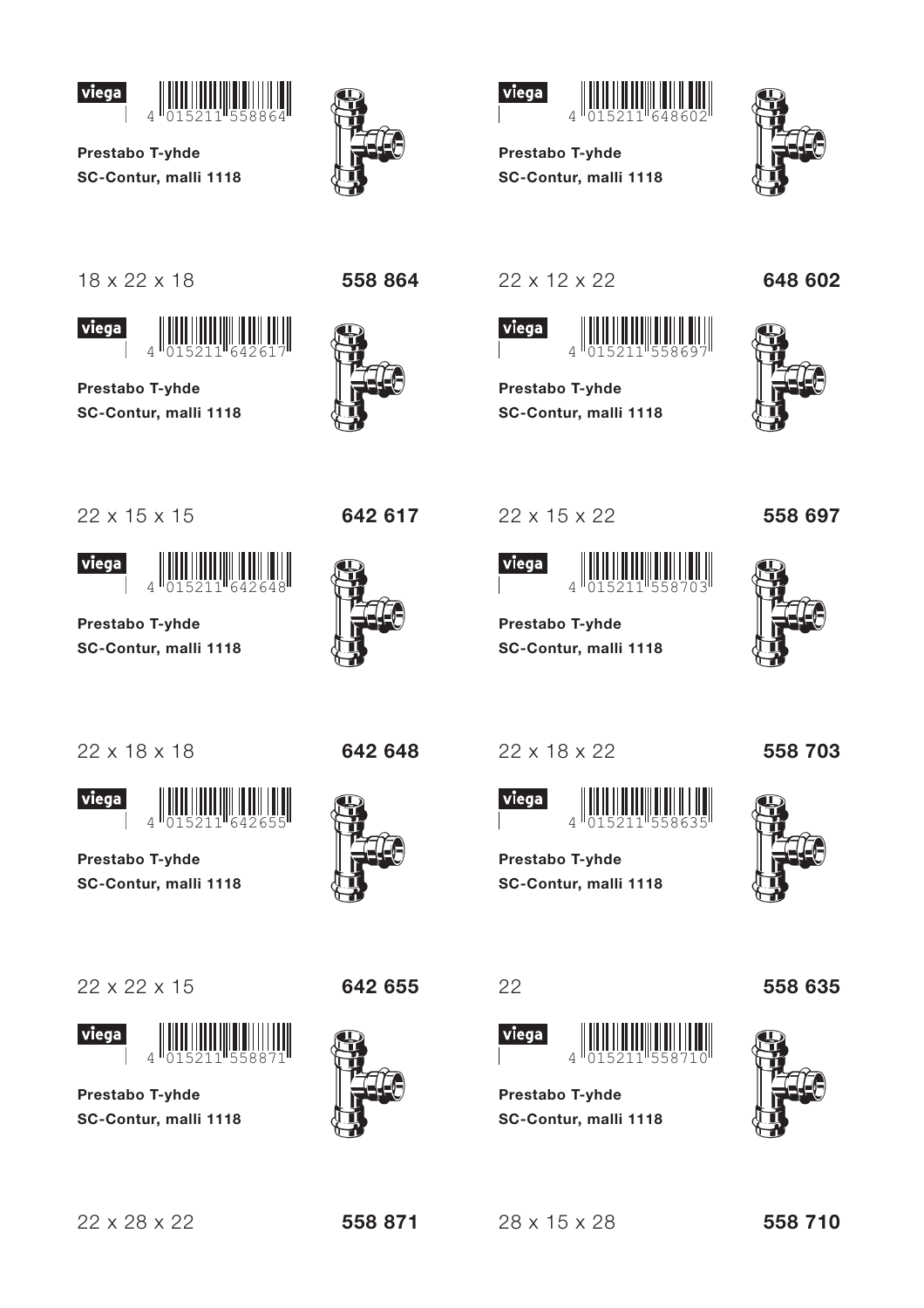







28 x 18 x 28





Prestabo T-yhde SC-Contur, malli 1118





28 x 22 x 22

Prestabo T-yhde

SC-Contur, malli 1118



Prestabo T-yhde SC-Contur, malli 1118





558 642

28 x 22 x 28



viega



Prestabo T-yhde SC-Contur, malli 1118



viega

Prestabo T-yhde SC-Contur, malli 1118



*viega* 



Prestabo T-yhde SC-Contur, malli 1118



35 x 18 x 35

Prestabo T-yhde

SC-Contur, malli 1118

28

viega



558758

558 758



Prestabo T-yhde SC-Contur, malli 1118

35 x 28 x 35



**Prestabo T-yhde** SC-Contur, malli 1118 558 772



558 765

 $42 \times 15 \times 42$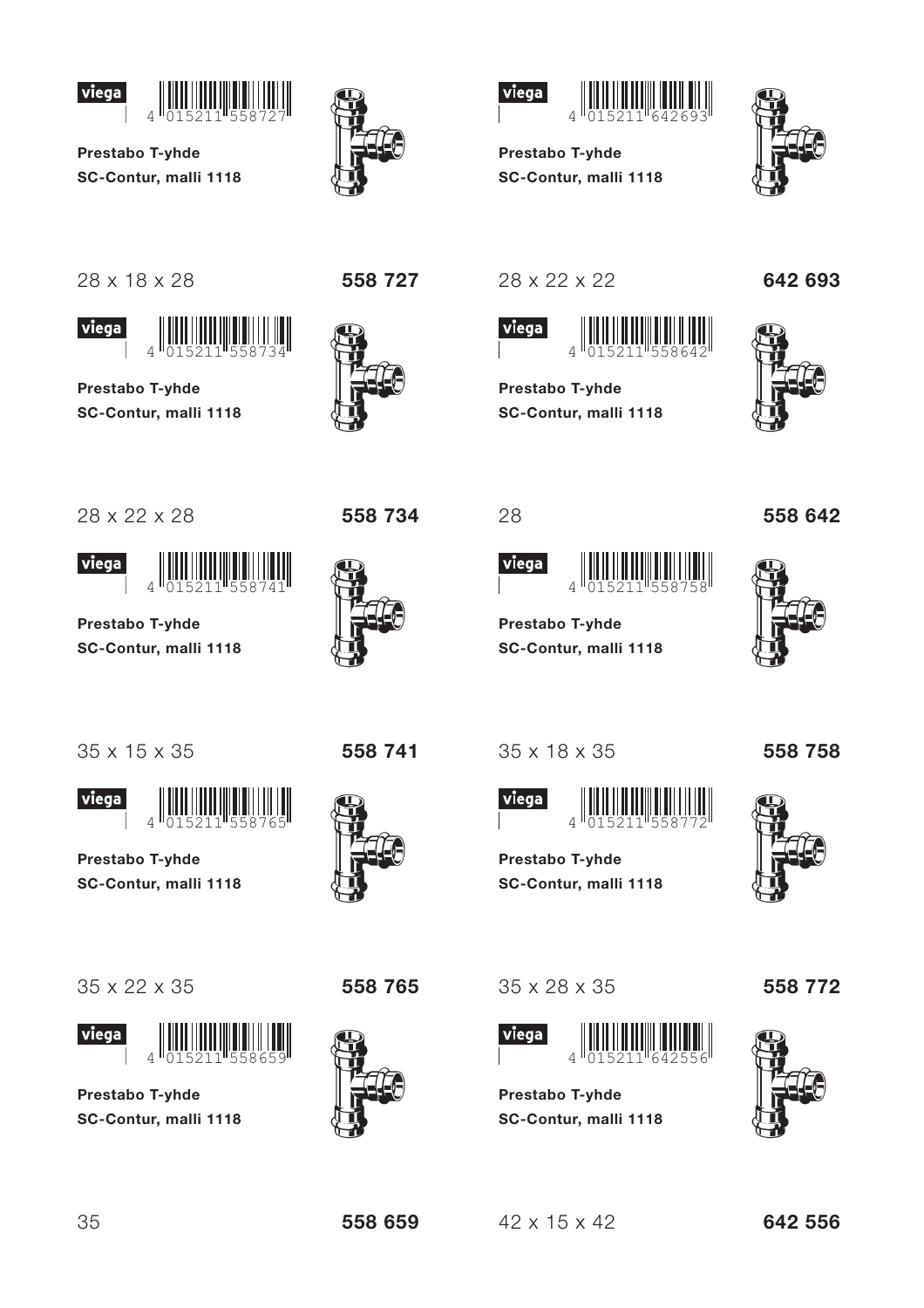



 $\overline{A}$ 



704 698



Prestabo T-yhde SC-Contur, malli 1118



42 x 18 x 42





Prestabo T-yhde SC-Contur, malli 1118



558 796





Prestabo T-yhde SC-Contur, malli 1118



558 666

42 x 35 x 42

42 x 22 x 42

 $\overline{A}$ 

SC-Contur, malli 1118

Prestabo T-yhde

viega



Prestabo T-vhde SC-Contur, malli 1118





558 802



42



Prestabo T-yhde

54 x 18 x 54

 $\Delta$ 

SC-Contur, malli 1118

Prestabo T-yhde

l viega

SC-Contur, malli 1118



723 682

54 x 15 x 54







Prestabo T-yhde SC-Contur, malli 1118

 $\overline{\Lambda}$ 

SC-Contur, malli 1118

**Prestabo T-yhde** 

54 x 22 x 54

viega

558 819



558 826

 $54 \times 35 \times 54$